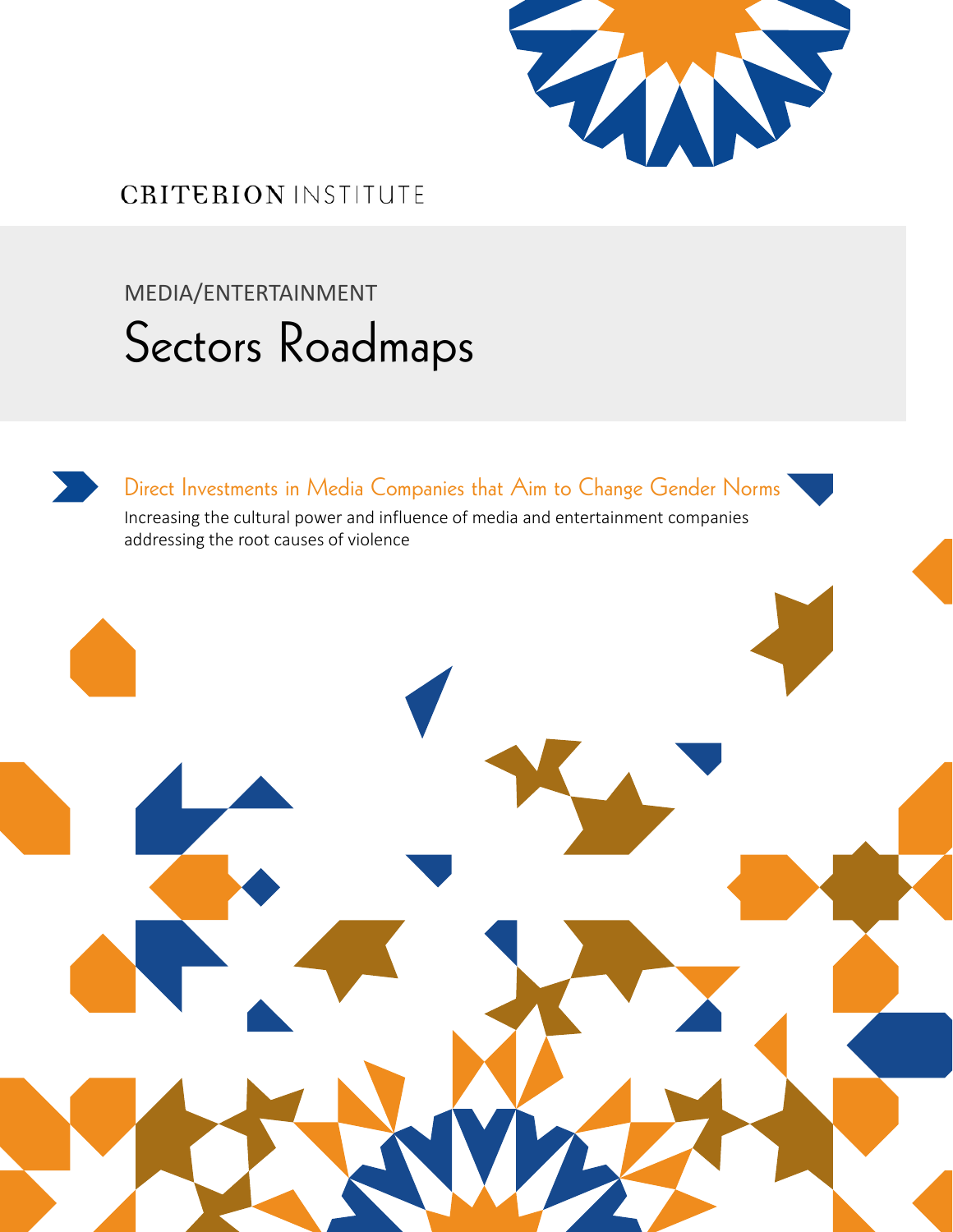## **CRITERION INSTITUTE**

Gender inequality and gender-based violence are rooted in the power imbalances that arise as a result of normative assumptions about gender. Culture plays a crucial role in both reflecting and changing norms, and films and television have often been at the forefront of progressive social changes. Yet the bulk of entertainment funding still goes to "traditional" media companies which produce mass entertainment that often reinforces harmful stereotypes about gender. Companies that produce media targeted at women, for example, are chronically underfunded, and considered less profitable even though this is not actually the case.

As an increasing number of impact-oriented investors are looking at media and entertainment as a way of increasing diversity and representation in popular culture, investors who care about gender inequity and gender-based violence have the opportunity to move capital to media companies that are creating entertainment aimed at changing gender norms, whether by portraying characters who do not identify with a gender binary, telling stories about women who thrive outside of patriarchal norms, and more. If these companies had more capital, they would be able to have more influence in the industry.

The social impact field's analysis of how change happens and what constitutes impact continues to broaden and deepen, going beyond direct investments in diverse entrepreneurs and finding new ways to address systemic issues such as cultural norms. An increasing number of impact investors are investing in media and entertainment as part of their social and environmental impact strategies. They recognize that media and entertainment companies that are challenging cultural norms represent an undervalued investment opportunity as well as a powerful lever for change for impact and gender lens investors.

Efforts to reduce gender-based violence have been concentrated in direct service and response, more than In prevention and addressing the root causes of violence. Several factors make this the right time to increase investments in media and entertainment. First, a growing body of research shows the role that culture and gender norms play in inequality and violence, meaning those who want to address violence have an opportunity to invest in addressing these systemic issues. Second, a growing body of investment capital Is moving with an impact lens, meaning more capital is available to invest in culture change. Third, there is more diversity than ever before in who is creating media and entertainment, meaning there are more investment opportunities.

Financing the Reduction of Gender-Based Violence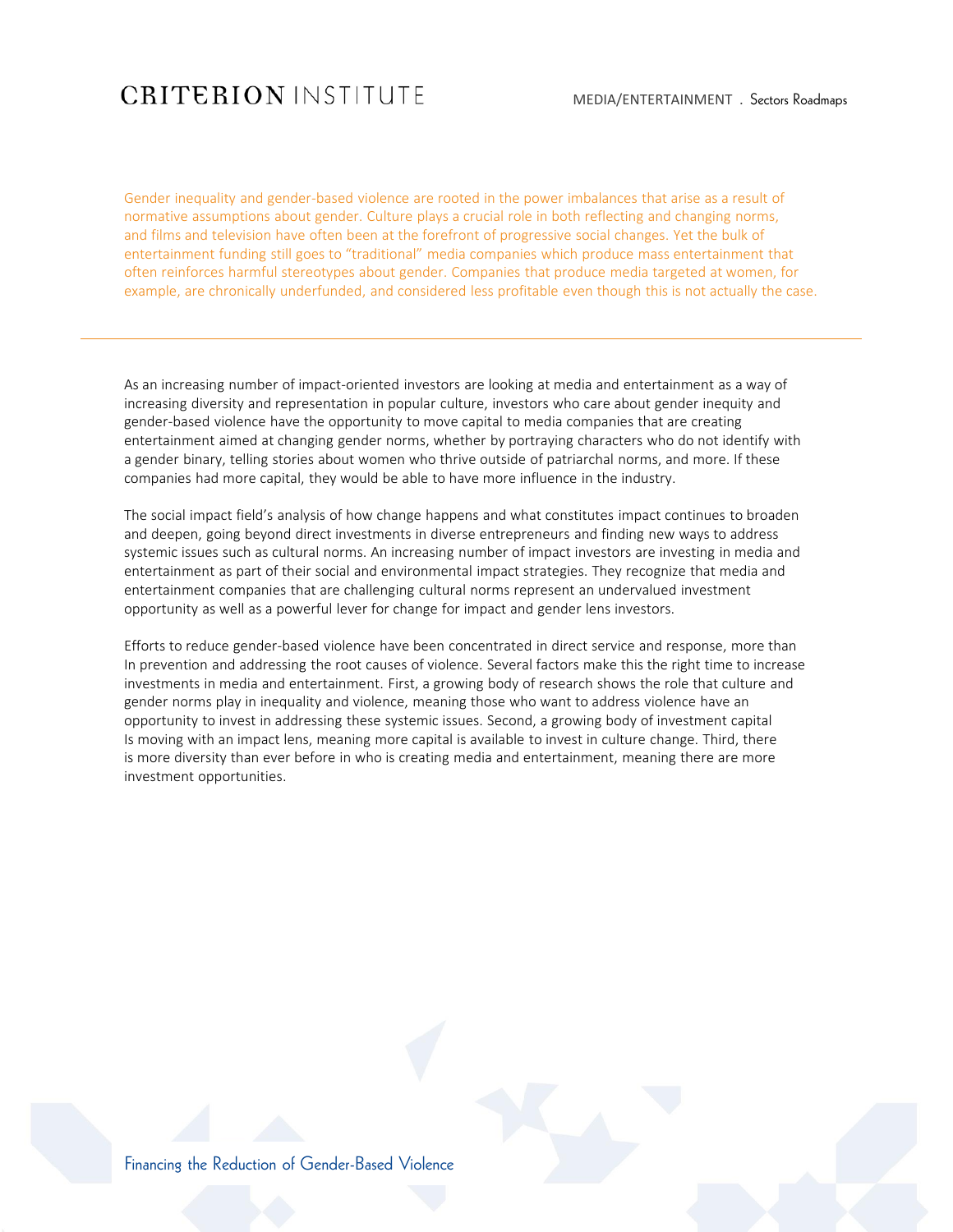Coalitions of investors such as Women Moving Millions are looking at gender and the media in how they approach philanthropy and investing. Such groups can intentionally identify and track companies in the media and entertainment sectors that are creating stories showcasing non-harmful gender norms.

**TANK** 

Media/entertainment organizations and coalitions of gender-oriented investors can create and amplify a set of standards around what constitutes media that is impacting gender norms and the prevention of gender-based violence. This will provide investors with a way to identify companies aligned with their goals.

2

1 1

1

Coalitions of investors and portfolio companies can engage other impact-oriented media investors to educate them about investing in norms change as a strategy

Impact networks mobilize impact and gender lens<br>4 investors to invest in these companies.

Networks of gender lens and impact investors are organized to identify and invest in media companies that contribute 5 to the prevention of gender-based violence.

If organizations with more diverse creators creating more diverse content had more capital, they would have more influence over what content gets produced.

More cultural content displaying healthy and positive gender norms would play a role in shaping cultural norms and assumptions that lead to violence, thereby helping to decrease violence over the long-term.